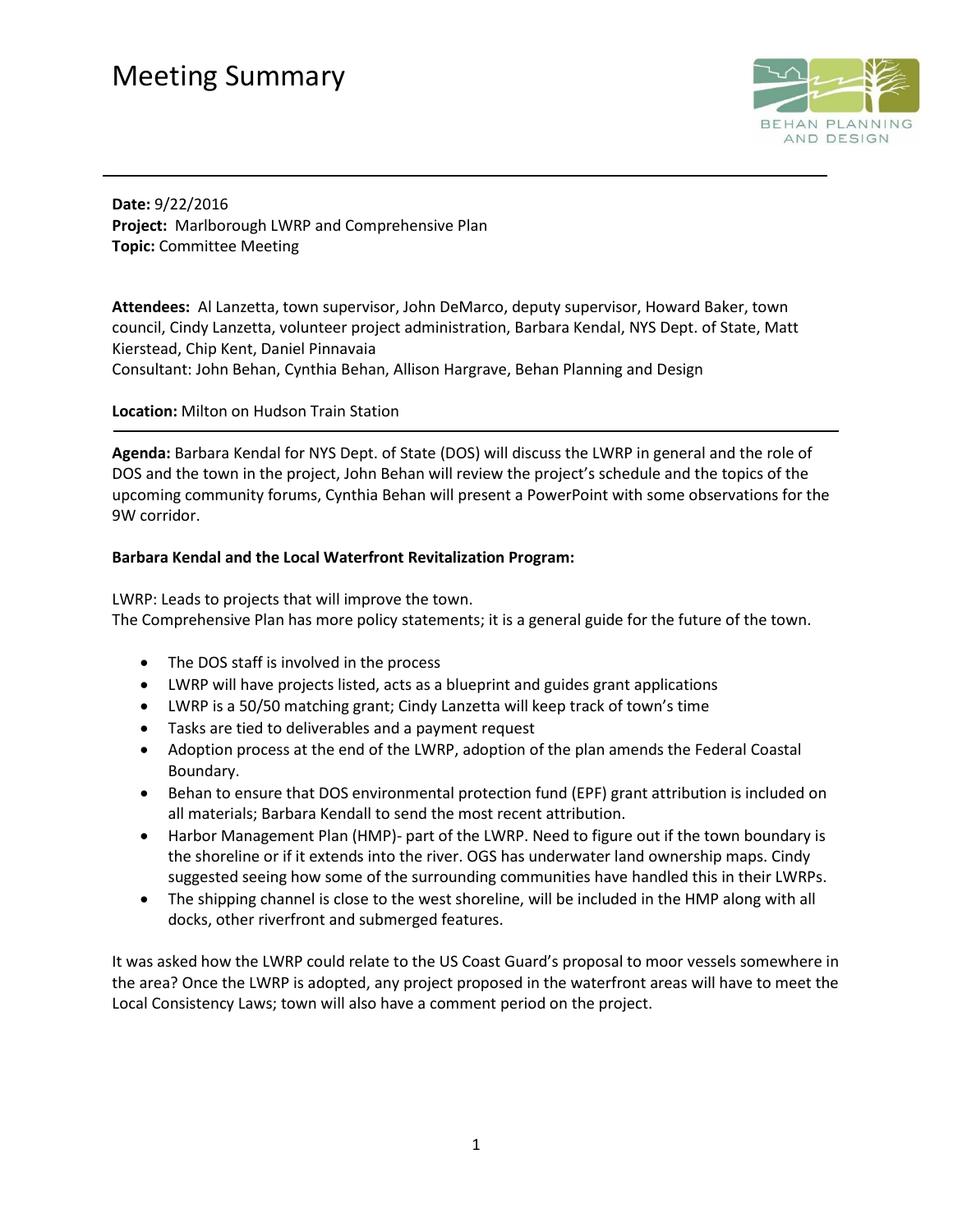# Meeting Summary

**Review of Schedule:** Tied to work program of the LWRP

- JB says we are setting it up from the start for the Draft Generic Environmental Impact Statement (DGEIS), not project specific, but reviews how the overall plan may affect the town.
- Behan currently working on the Inventory and Analysis for the town
	- Includes, but is not limited to: Environmental and historic resources, vacant properties, land use, housing
- Copies of materials will be sent to committee before meetings from now on so that everyone can have a chance to look them over.
- Need to submit all materials to DOS before they are published on the website.
- Draft goals and objectives of the plan to be reviewed during the October Committee Meeting,
- Once the town adopts the plan, then there is a 60-day review period by the state agencies. The end of that review completes the town's obligations under the grant.

### **Review of 4 Community Forum Topics:**

- John Behan asked for 1 or 2 Committee Members to volunteer to be our liaison for each topic
- It was suggested that we kick off the forums with Topic #2: Economic Development, Hamlet Revitalization and Waterfront Access.
- It was suggested that Historic Preservation be included in one of the forum topics, the committee decided that it should be included in Topic # 3: Land Use, Transportation, Community Character and Zoning.

Topic #1: Agriculture, Agritourism and Working Forests – Forum will be scheduled for early 2017. Committee Member Liaison: Chip Kent.

Topic #2: Economic Development, Hamlet Revitalization and Waterfront Access – To kick off forum series. Committee Member Liaison: John D.

Topic #3: Land Use, Transportation, Community Character and Zoning – Forum to be scheduled for early 2017 to potentially coincide with the 9W Corridor Study. Topics will include Historic Preservation. Committee Member Liaison: Matt K.

Topic #4: Housing and Community Services – Will be the second community forum. Ulster County Planning Department will be contacted for any pertinent data. Committee Member Liaison: Al L.

### **Cynthia Behan presents general 9W Corridor ideas:**

Cynthia Behan presented a PowerPoint of a "drive" down 9W with suggestions for corridor improvements – suggested the gateway areas for the hamlets;

- The purpose of this exercise is not to single out a specific business, but to develop suggested guidelines for businesses and for the overall landscape character along 9W in order to help create a stronger sense of place and add to the economic attractiveness for the town;
- Think of what is unique about Marlborough—the orchards and vineyards, bring these right up to the highway edge—Think Tuscany and the landscape. Create a common theme for the edge treatment along the road—consider elements that exist and build upon these:
	- o Stone walls with grass, trees, a few plantings
	- o Nice signs that are clear but don't overwhelm
	- o Open views—especially long views and across the valley and the river